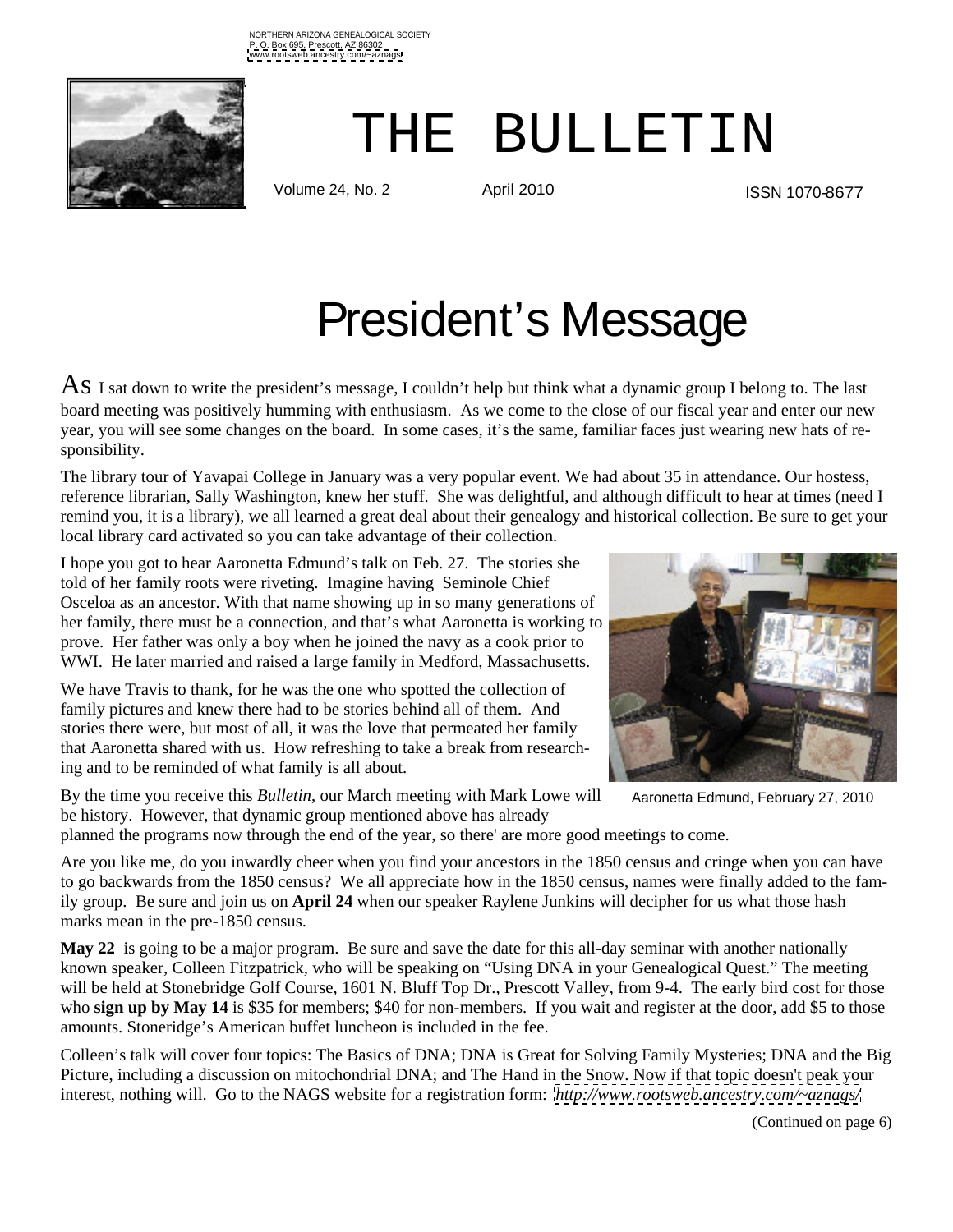### **WELCOME 3 5 NEW NAGS MEMBERS**

### **TOTAL MEMBERSHIP: 76**

We are so pleased to welcome our new members into NAGS. Please be sure to introduce yourself to other members so we can get to know you. We hope you enjoy your membership and find lots of friends to help you in your genealogy quest.

Lynda and William Avey, Jo Arnspiger, Sharyn Baker, Ronald Church, Charles & Judy Cobos, Jeanie Davis, Patricia Folsom, Earl Freise, Fay Giordano, Kaye Hanna, Tammy Harrell, Leah Herring, Bruce and Vernie (Doris) Jaeger, Nikki Krause, Dick Lewis, Beverly Markham, Ron Mayes, David Miller, Cheryl and Victor Moreno, Kenneth Mueller, William Quinn, Linn Sampson, Sharon Scanlan, Mary & Norman Scherer, Shirley Smith, Carol Swedlund, Sally Veil, Penny Warner, Leslie Womack, Valene Woolridge.

*Leslie Parsons, Membership Committee Chair*

**Please support YOUR Society — come to meetings, volunteer, participate!**

| <b>CALENDAR OF EVENTS</b>                                                                                                                                                              |
|----------------------------------------------------------------------------------------------------------------------------------------------------------------------------------------|
|                                                                                                                                                                                        |
| April 24 Raylene Junkins, What Do Those Hash Marks Mean on the Pre-1850 Census?                                                                                                        |
| May 22 Colleen Fitzpatrick, DNA, Stoneridge Country Club, 9 to 4 - see poster and outline attached.<br>. (Short business meeting prior to presentation for election of officers only.) |
| · June 26Barbara Wich: Did Plagues Move Your Family Tree?                                                                                                                              |
| July Summer break - no meeting this month                                                                                                                                              |
| : August 28Gene Therapy - bring your brick walls, research problems and we'll exchange ideas and<br>solutions                                                                          |
| September 25Sandee Hanahan, Apron to Apron - The Long and Short of It                                                                                                                  |
| October 23NAGS/FHC Annual Genealogy Workshop - see more details on page 6.                                                                                                             |
| November/DecemberCombined - Christmas Luncheon                                                                                                                                         |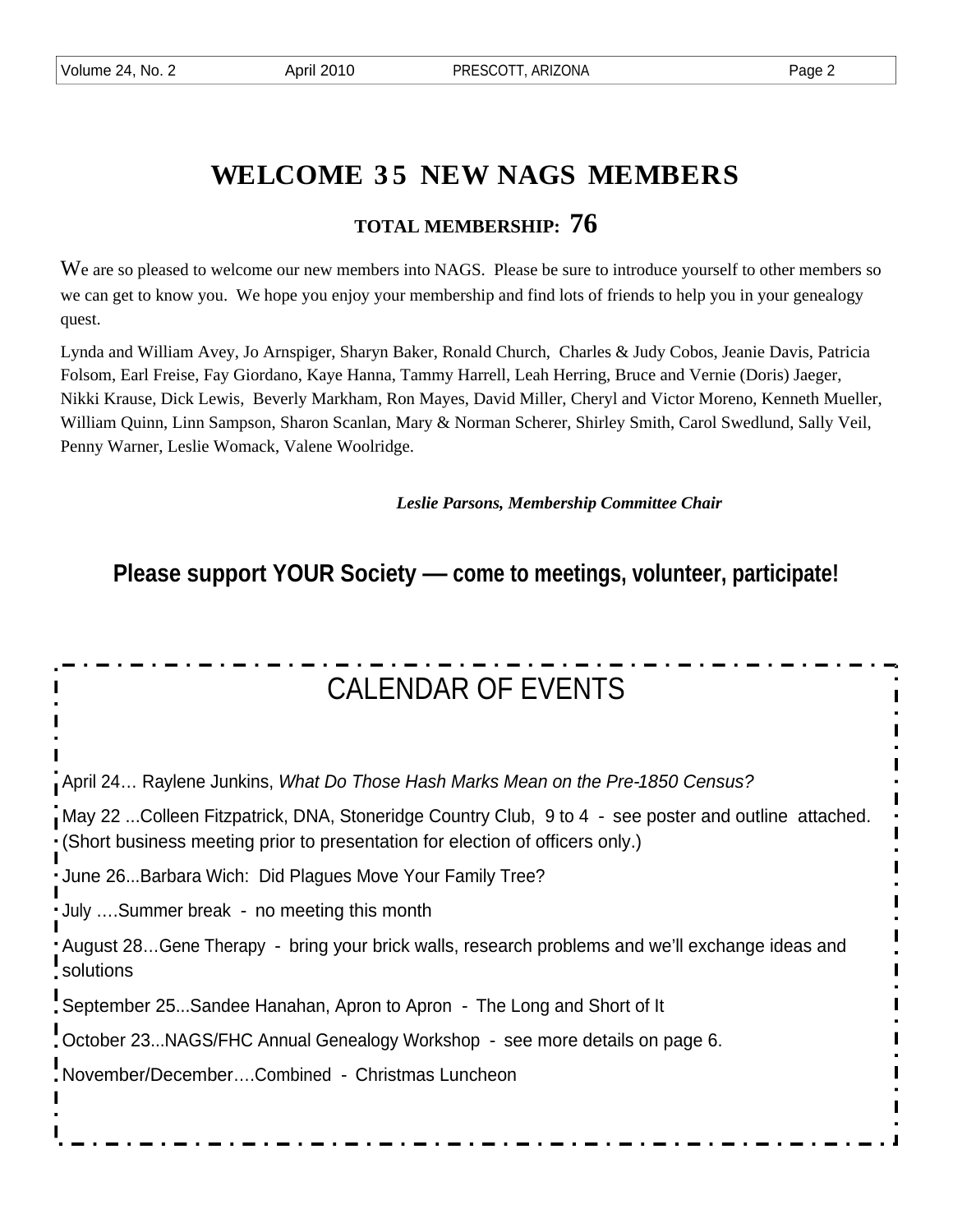

## GETTING TO KNOW YOU HELENA HOWELL

### SECRETARY

Helena does not consider herself well traveled, nor has she lived in any exotic places. Born in Pueblo, Colorado (not the garden spot of the West), her parents moved to Salt Lake City where her father was transferred by his company when she was six. After three years in SLC, they were again transferred, this time to southern California. Helena went to high school in beautiful downtown Burbank, to UCLA for two years, followed by a year in business school, and graduated from Occidental College in Eagle Rock in 1954. While at Occidental College in the master's program she met and married the father of her two children, Craig and Katie.

Her husband was a career state employee, which meant being transferred around the state several times—from LA to Santa Rosa, back to LA, to Sacramento, to South Pasadena, back up north to Berkeley. Following a divorce, she moved to Denver, married again (never say die), and lived in Littleton, Colorado from 1969 until 1983 when her husband took early retirement and they moved to Prescott.

After finishing her degree, she taught English at Mt. San Antonio Community College near Pomona, was a legal secretary, a certified dog trainer, an editor for a company that wrote and sponsored professional training for CPAs, a general partner in a printed circuit board manufacturing company in Colorado. After moving to Prescott, she became a volunteer at Phippen Art Museum, served on the Board of Trustees for several years, then went on the staff as a buyer for the Phippen Museum Store, and eventually became the museum's Collections Manager and exhibits curator.

When her children were small she became aware of and began dabbling in genealogy. Her initial goal was merely to learn about her paternal great grandfather, who (according to an old family letter) "came from County Tyrone"—her one and only clue. Thinking how easy this would be, she didn't understand the term brick walls. She soon learned about a few, such as how many northern Irish records were burned during "the troubles" in 1922, not to mention the wisdom of the British government in destroying other Ulster records. She also learned about census information, and how fortunate we are in the US to have such a long history of both federal and state censuses.

Working at the Los Angeles Public Library, the California State Library, and at Sutro Library in San Francisco was a good introduction to genealogy collections generally. By the time she purchased her first genealogy software (FTM 3), she thought she had it made, but the vision of more and more ancestors ultimately made her realize this was a lifetime commitment. She attended a week-long workshop in Northern Ireland sponsored by the Ulster Historical Guild in 2001, and made a second trip to Ireland with her two children and her granddaughter in 2004. She learned that traveling with family members to accomplish genealogical research, while great fun, is not the ideal way to concentrate on genealogy.

She also learned the necessity for organizing hundreds of sheets of accumulated paper (still an unfinished project), for sourcing the genealogy facts she worked so hard to unearth, and never to take old family tales and "facts" at face value. Her father maintained that the Irish immigrant was "not married three times!" The records say otherwise.

Helena says that since she is no longer working, you'd think she would have ample time to devote to family history. But getting involved in three non-profits in town seems to have interfered. Using Legacy has opened up tremendous possibilities in fleshing out her family history; however, it has also made her aware of how much she still has to learn. NAGS' programs and workshops have been of tremendous help, and Nancy Miller has kept her from losing her patience more than once. "Just put on some music, go to your computer, and calmly go through all the possibilities . . ."

We thank you, Helena, for keeping our minutes in such good order these past three years.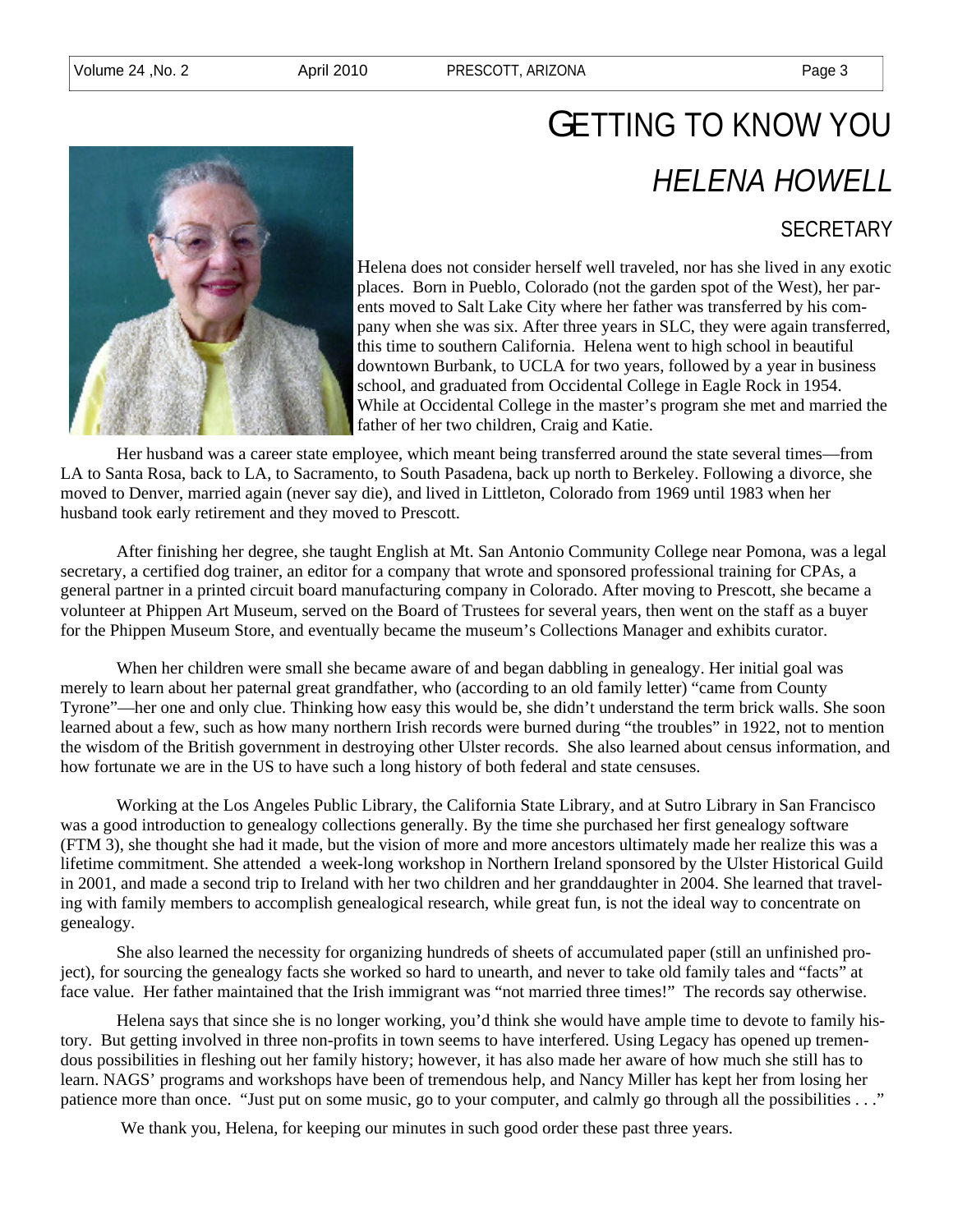#### PRESCOTT VALLEY PUBLIC LIBRARY

#### Genealogy Room

Hours: Mon—Thurs 9:00 am to 8:00 pm; Fri 9:00 am to 5:00 pm; Sat 9:00 am to 3:00 pm; Closed Sunday **Sunday Sunday Sunday Sunday CONSIDERS EQR 2009-2010** 

Our Genealogy Library contains books on "how-to", finding aids, migration patterns, lineage societies,<br>margreenda@aol.com military and pension records, family histories, local and state histories as well as foreign countries. Stop <br>hy to shock out, the new Canadagy Beam Jessical in sandeehanahan@aol.com by to check out the new Genealogy Room located in the southeast corner on the second floor, you'll enjoy the view. The view and the view of the view of the view of the view of the view of the view of the view of the  $\frac{1}{2}$ 



Old abandoned country store in Beckham County, OK

#### ANNUAL NAGS MEMBERSHIP

Membership is January 1— December 31

Membership forms are on our website

or pick one up at a meeting and the state of the state of the state of the state of the state of the state of the state of the state of the state of the state of the state of the state of the state of the state of the stat

Dues: Individual \$15.00 Family \$25.00 | parsonsl@cableone.net

Disclaimer—we freely admit to lovingly 'lifting' some of the filler items from other publications, newsletters, the Internet and miscellaneous sources. For that reason, some of the material contained herein cannot be verified and we apologize for any misinformation.<br>
not be verified and we apologize for any misinformation.

BULLETIN PHOTO IN HEADER **EXECUTE:** in the state of the state of the state of the state of the state of the state of the state of the state of the state of the state of the state of the state of the state of the state of t Thumb Butte 1892—"Sharlot Hall Museum Photo, LA Photo: 101 PA Prescott, Arizona."<br>
Spacifical vith particology Reprinted with permission.



### OFFICERS FOR 2009-2010

President Marilyn Day 928-443-8507 margreenda@aol.com

Vice President: Sandee Hanahan 928-717-1625 sandeehanahan@aol.com

Secretary: Helena Howell 928-778-7554 helhow2@afaz.net

Treasurer: Raylene Junkins 928-445-6505 rjunkins@cableone.net

Member at Large: Ernie Wiegleb 928-772-2971 ewiegleb@northlink.com

#### COMMITTEE CHAIRS

<u>AzGAB</u>: Sue Kissel<br>dskissel@cableone.net

Bulletin: Doris Egge humptyd@cableone.net

Cemetery: Pat Potter aznative@cableone.net

Historian: Travis Holtzclaw

travis@northlink.com

**Hospitality:** Sue Prueter

bprueter@cableone.net

Library : Virginia Grundvig chichicoivig@q.com

<u>Membership</u>: Leslie Parsons<br>parsonsl@cableone.net

PLUG: Nancy Miller stampen@cableone.net

Programs: Sandee Hanahan sandeehanahan@aol.com Publicity: Jac Morse jacmorse@cableone.net<br><u>Webmaster</u>: Sue Kissel<br>dskissel@cableone.net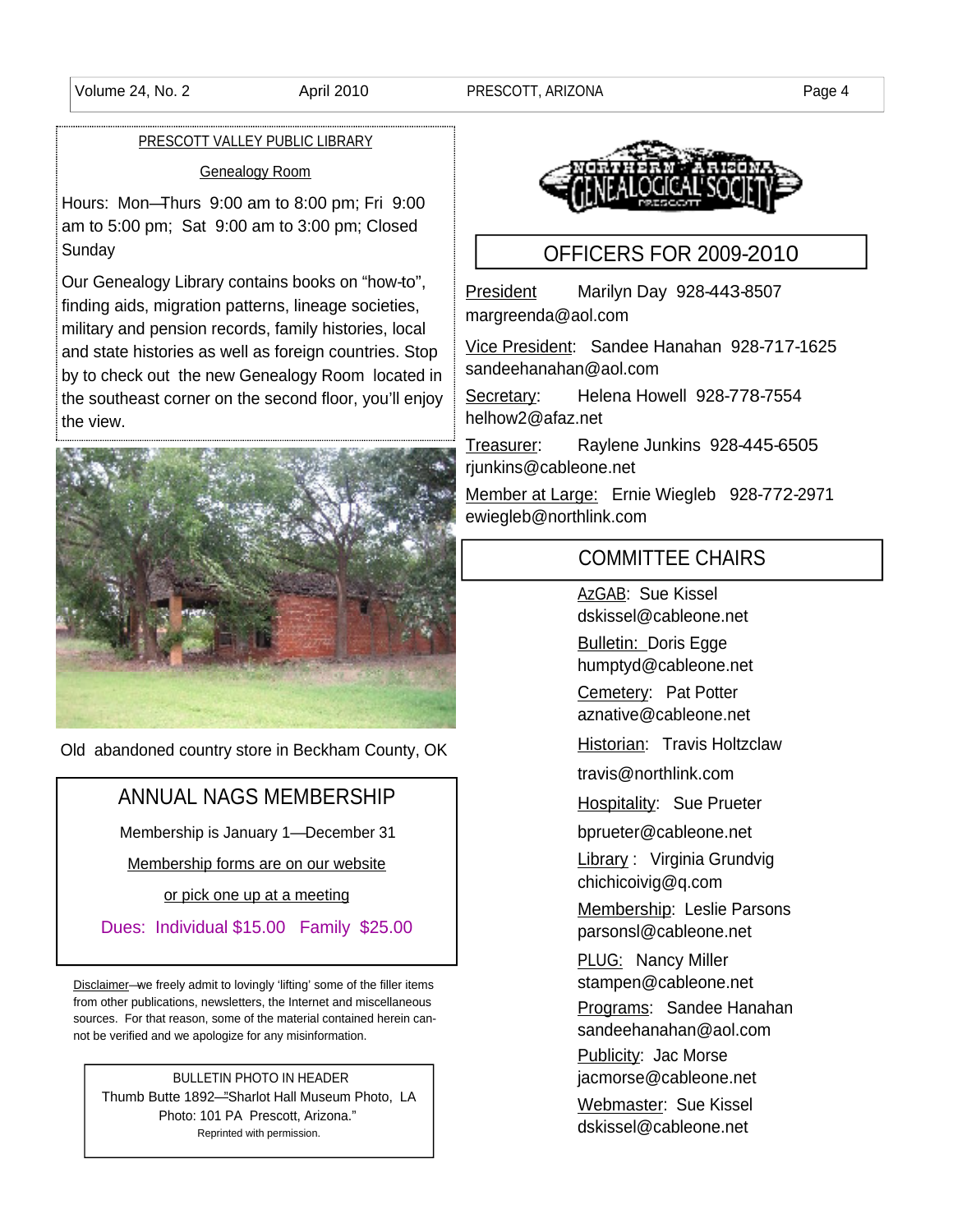### WORLD WAR II GERMAN PRISONER OF WAR CEMETERY FORT RENO, OKLAHOMA

Seventy World War II Prisoners of War are interred at the Fort Reno POW Cemetery which is located to the west of the main cemetery and is divided by a stone wall with stairs providing access to the POW section. There are 62 Germans and 8 Italians. The majority of those interred at Fort Reno were held at POW Camps in Oklahoma and Texas. The prisoners worked at a variety of locations and were paid 80 cents per day. Many worked as farm laborers at

Fort Reno while others worked at Tinker Field and the Douglas modification plant in Oklahoma City. Local farmers paid the government \$1.50 per prisoner per day. In turn the government paid the prisoners 10 cents per hour in script money which could be used to purchase items from the Canteen. The farmer provided transportation to and from the camp for the prisoners and a guard. The German prisoners brought their own sack lunches from the camp, but often farmers would provide a meal or a snack. Some local farmers who employed the prisoners kept in touch with the POWS after they returned to Germany. A number of Germans and Italians have made special trips to view the resting place of their relatives or friends.

Each November a special memorial wreath is placed in remembrance of those prisoners buried there. A list of the German prisoners held at the Fort Reno POW Camp is located at the Canadian County Historical

Museum in El Reno, Oklahoma and the Fort Reno Visitor Center.





Innocent Ortelli, Pvt, Italian August 2, 1943 Karl Baumgartner, Pvt, German, June 29, 1945





Heinrich Esemann, 1 Lieut., German December 8, 1944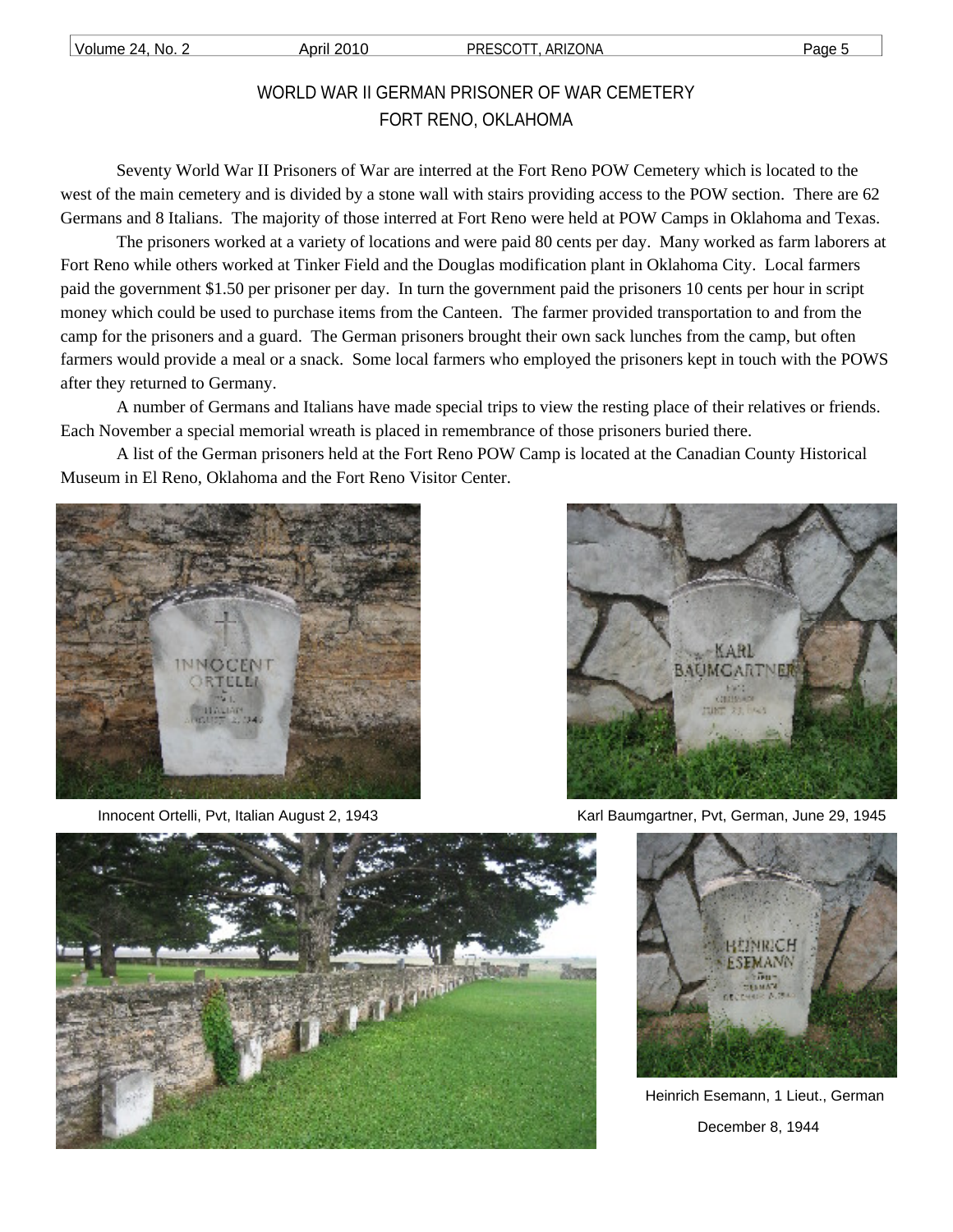(President's Message continued from page 1)

**June 26** will again feature our own Barbara Wich who will present the history of another of those nasty flu's and plagues from the past and show how they influenced world populations and possibly your own family tree.

In **July** we're taking a much deserved break; there are no NAGS meetings scheduled. But, as I said above, the programs are in place through the end of the year as noted in the Calendar of Events, so don't take too long a break and happy researching.

See you soon,

#### **Marilyn Day**

## THIS 'N THAT

**MEMBER SURNAME RESEARCH INFORMATION -** Please tell us the Surnames youare researching along with locations and time periods so we can publish them on our website. We do this so our members can exchange information if several are researching the same name and place. Please limit your list to three and email to Sue Kissel at *dskissel@cableone*.net to include on our website.

**FREE ACCESS TO U.S. CENSUSES** - For a limited time only *[www.Footnote.com](http://www.Footnote.com)* is offering free access to its U.S. Censuses records.

**FAMILY HISTORY LIBRARY CLASSES NOW AVAILABLE ONLINE—FREE** The FamilySearch Family History Library is now making its popular classes available at *FamilySearch.com* where anyone in the world can access them for free. The online classes are a great complement to the free personal research assistance the Family History Library offers to the patrons in Utah and through its family history centers worldwide. There are currently 23 Family History Library classes available online, with subject ranging from European research to United States Military records. The most popular offerings are the Beginning Research Series for Ireland and England and a class on descendancy research. The classes vary in length from 6 to 58 minutes, with most lasting about 25 minutes.

**FAMILY HISTORY CENTER CLASSES** are offering free classes on the third Thursday of each month at 1:00 to 2:00 pm for April through September. For more information call Dick Hiatt 778-4410. Topics include:

April 15 - Jo Arnspiger - **Census Records**

May 20 - Dick Hiatt - **Immigration Records**

June 17 - Sue Kissel & Pat Potter—**Sharlot Hall Museum Archives**

**NAGS/FHC ANNUAL GENEALOGY WORKSHOP** will be held Saturday, October 23 from 9:00 am to 3:00 pm at the LDS Church, 1101 Ruth Street, Prescott, AZ. Four sessions of one hour each, with a choice of seven classes each hour, will be presented. Lunch will be homemade beef stew and bread. **PUT THIS ON YOUR CALENDAR NOW! Don't miss this annual workshop.**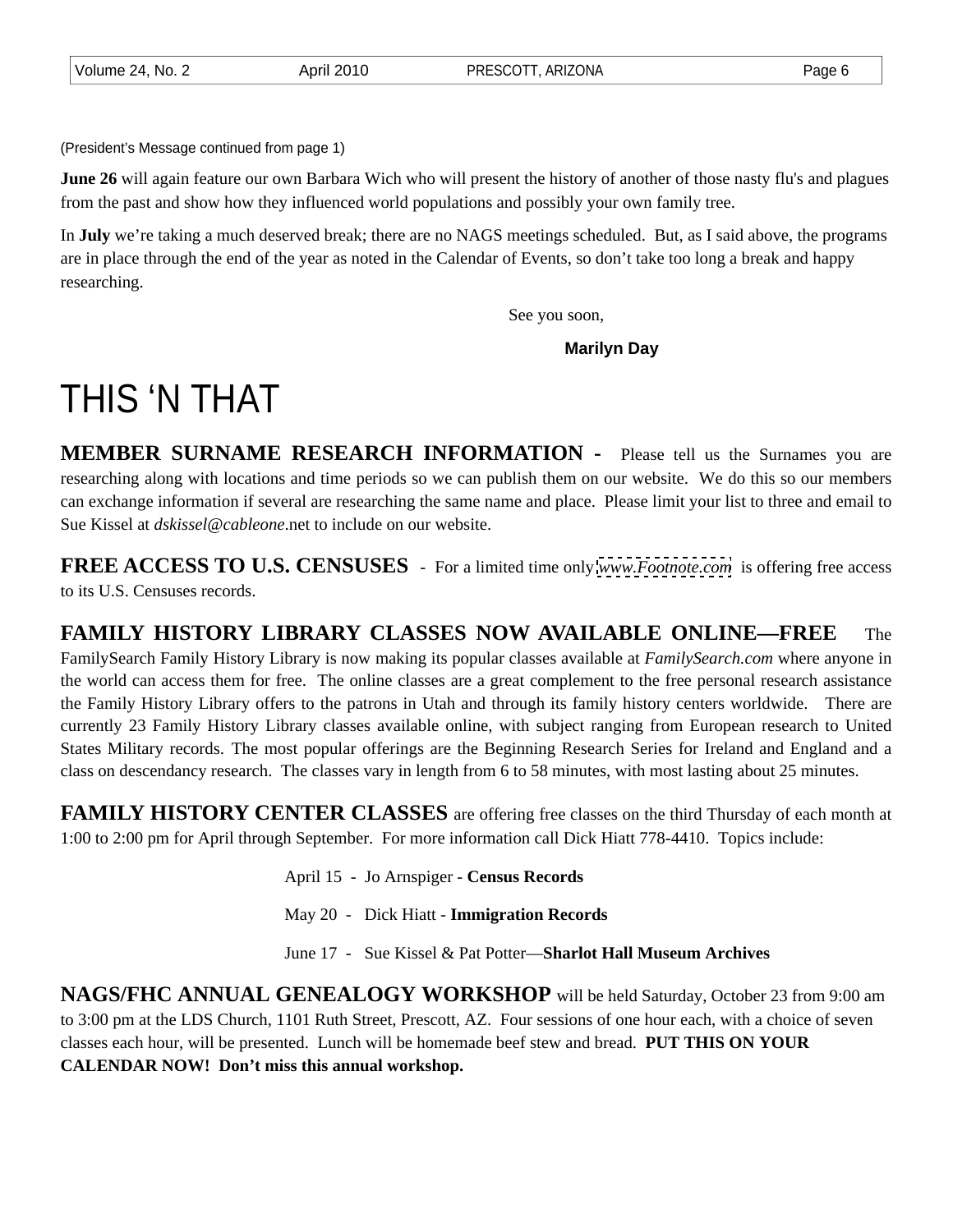## **Are They Related?**

The Northern Arizona Genealogical Society

presents

Using DNA in your Genealogical Quest

with nationally known forensic genealogist

## Colleen Fitzpatrick, PhD

May 22, 2010 Stone Ridge Club House, 1601 N. Bluff Top Drive, Prescott Valley 0:00-3:30 \$35 members, \$40 non-members, lunch included visit: www.rootsweb.com/~aznags/index.htm for more details \$5 late fee for registration after May 15